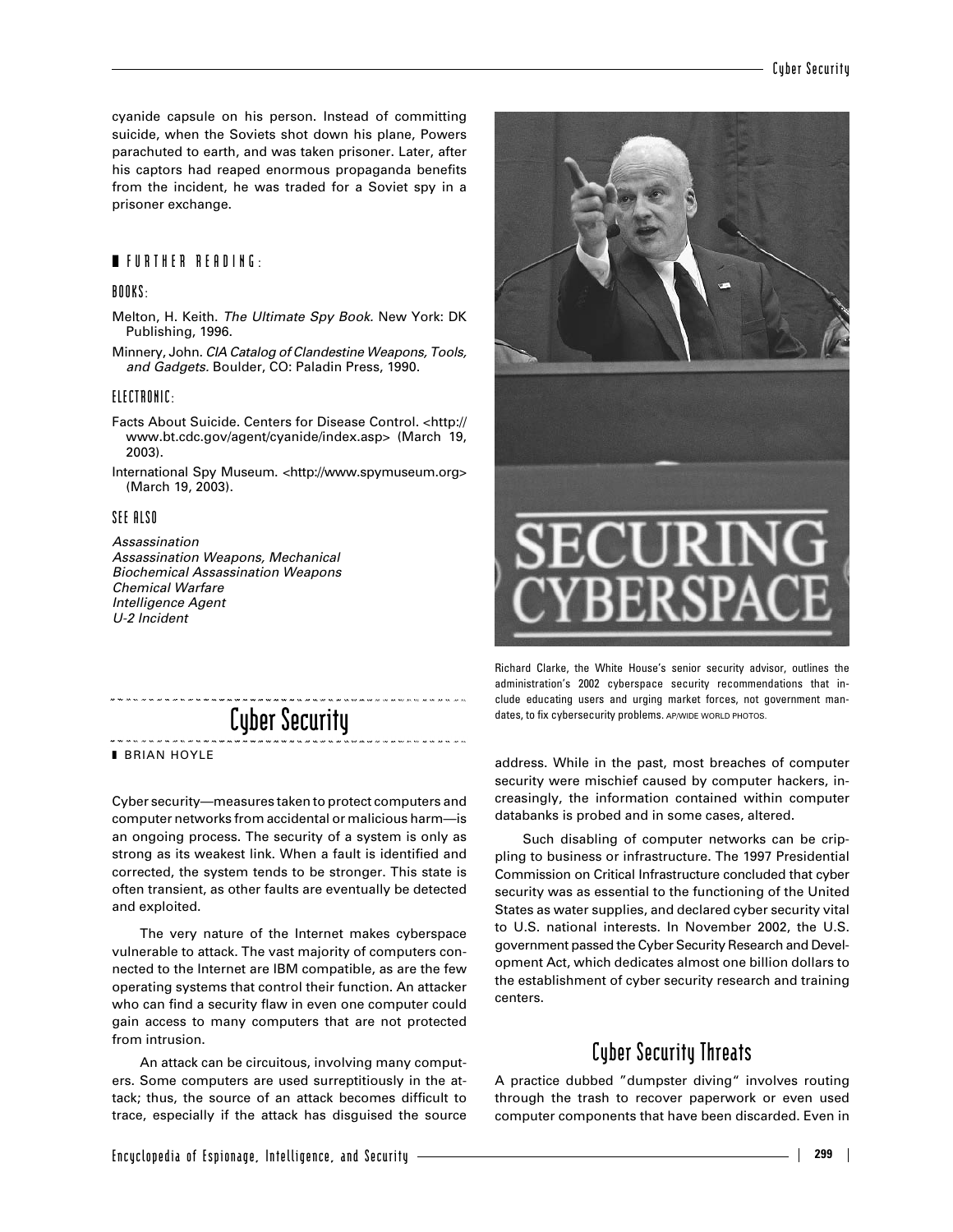the computer age, many people print information and then discard it. A diligent search of a person's trash can sometimes obtain a great deal of sensitive information.

Intelligence personnel masquerading as janitors or other staff can gain access to computers in off-hours, and, utilizing deciphered user names and passwords, can delve into databases for information.

Cyber security also focuses on equipment. Computers that are linked via electrical wire (i.e., Ethernet networks) typically have many wall jacks ("network drops"), by which computers are connected to the network. A vacant network drop that has not been disabled can be surreptitiously used to connect with the network. Software is available that enables the connected computer to capture all data that is flowing through the network.

Wireless networks carry other security risks, as a rogue computer does not need to be physically connected to a network drop in order to acquire information. Furthermore, if the signal from a wireless network extends beyond the boundaries of a building, intelligence can be gathered even from someone parked outside.

Usernames and passwords are another vulnerable aspect of a computer network. The tendency of people to trust someone making a request for user information, and to use the same easy-to-decipher identifiers repeatedly can allow an intruder to gain access to a network.

Email is especially prone to breaches in security. The information in most emails, including the username, is in plain text. Applications are available (i.e., MailSnarf) that allow email transiting from sender to receiver to be retrieved and read by a third party. Thus, an attacker can read sensitive information contained in an email and as well, can hijack an email account to send and receive messages. Emails often have documents attached to them. This route is used to deliver malicious codes (i.e., viruses, worms, Trojan Horses) to computers.

Viruses are small programs that become embedded in files. Once a file is infected, the virus can execute its function. Depending on the intent of the virus designer, the result can be merely inconvenient to extremely destructive. Thousands of viruses exist, with new ones appearing daily. Thus, viral cyber security requires constant updating of viral protection software.

Trojan Horses are applications that are disguised as useful programs. Once activated, Trojan Horses permit a remote user to have access to the host computer, via the activated program. This aspect is especially relevant in espionage and the subterfuge can be difficult to detect.

Attackers sometimes utilize authorized network connections, in effect assuming the identity of the authorized user. Another attack strategy is called man-in-the-middle. Here, a third party—the attacker or intelligence-gatherer impersonates both ends of a connection. The real sender and receiver are unaware that their communications are not proceeding directly to the destination. A third strategy is called the replay attack. In the replay attack, transmissions are intercepted, read, and passed along to the rightful final destination.

# **Cyber security Measures**

The perimeter security model is the most popular type of cyber security model. The defenses are set to prevent intrusion while allowing authorized user activities to proceed unimpeded.

Typical perimeter defenses include firewalls (which filter incoming information according to set criteria for acceptance, such as IP address, domain name, protocol of sender-receiver communication, key words or phrases), intrusion detection systems, and virtual private network servers (where data is encrypted at the sending end and decrypted at the receiving end). When all the components are operating properly, a perimeter defense allows only those authorized activities to proceed from the 'outside' (i.e., the Internet) to the individual computer or computer network. However, improperly configured perimeter devices can create an illusion of security while offering little security at all.

**Administrative scrutiny.** Data are often backed up onto tapes. Being portable, the tapes are liable to theft. If the tape data are not encrypted, the information can be transferred or copied to another computer.

Another aspect of cyber security is the identification and approval of all hardware. The unapproved installation of a piece of hardware such as a modem or a firewall can compromise an entire network, if the installed item is not properly configured. For example, an improperly configured firewall can allow access to the Internet when only receipt and transmission of email should be permitted. A dedicated systems administrator is the best guarantee of daily scrutiny of a network's performance and vulnerability. A key component of a cyber security plan is the presence of a fallback plan in case of misadventure or deliberate sabotage.

Evaluation of the performance of some security measures is a prudent precaution. This can only be accomplished by triggering the measures by a staged attack. For example, former computer hackers are now employed by companies and government agencies to probe the vulnerabilities of a computer system. This surreptitious testing, even of the security personnel, is known as redteaming.

**Breaching of cyber security.** Computer and network security tends to be expensive and can require additional operations on the part of the user. The installation of safeguards does not increase the operational efficiency of a computer